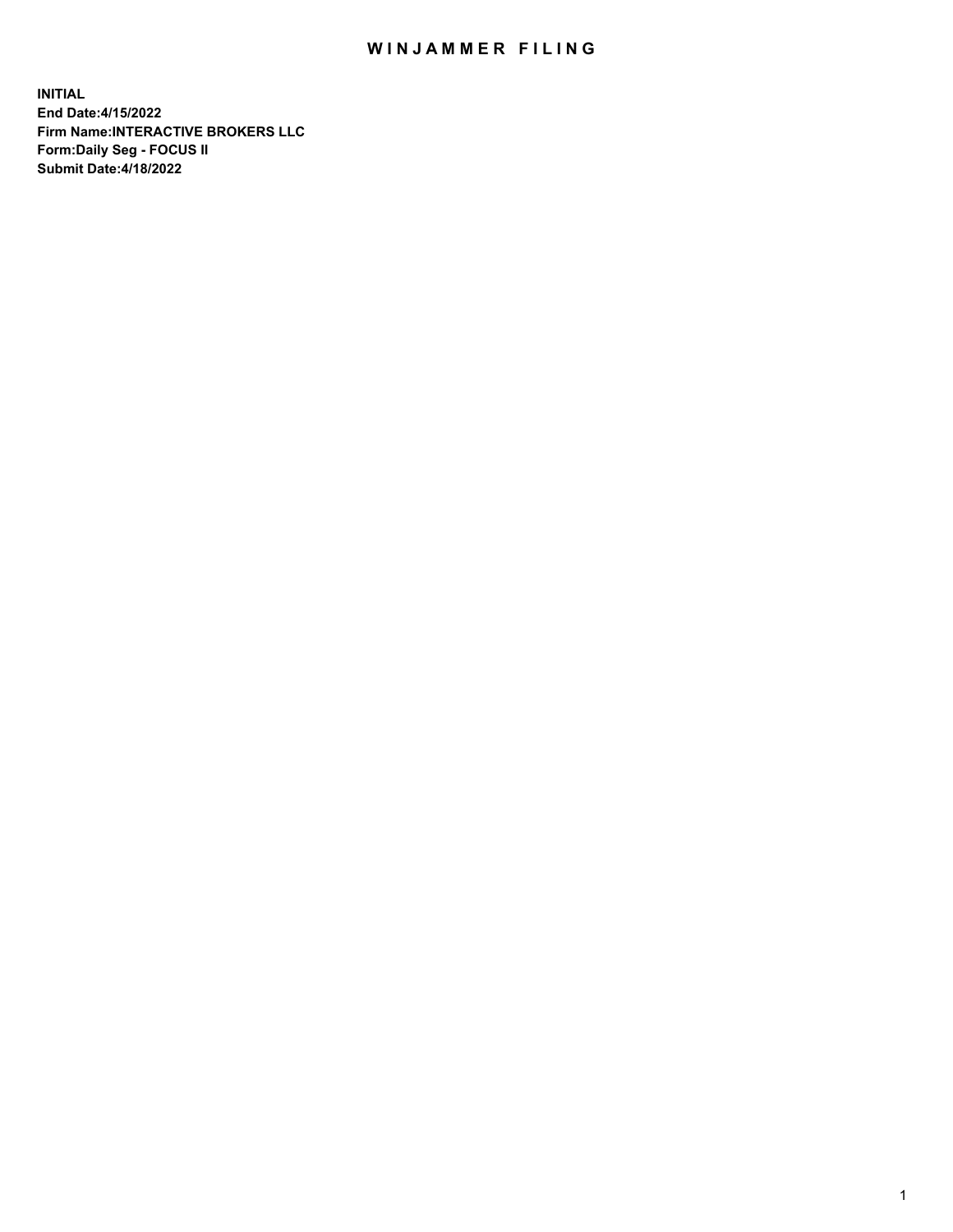**INITIAL End Date:4/15/2022 Firm Name:INTERACTIVE BROKERS LLC Form:Daily Seg - FOCUS II Submit Date:4/18/2022 Daily Segregation - Cover Page**

| Name of Company                                                                                                                                                                                                                                                                                                               | <b>INTERACTIVE BROKERS LLC</b>                                                                  |  |
|-------------------------------------------------------------------------------------------------------------------------------------------------------------------------------------------------------------------------------------------------------------------------------------------------------------------------------|-------------------------------------------------------------------------------------------------|--|
| <b>Contact Name</b>                                                                                                                                                                                                                                                                                                           | James Menicucci                                                                                 |  |
| <b>Contact Phone Number</b>                                                                                                                                                                                                                                                                                                   | 203-618-8085                                                                                    |  |
| <b>Contact Email Address</b>                                                                                                                                                                                                                                                                                                  | jmenicucci@interactivebrokers.c<br><u>om</u>                                                    |  |
| FCM's Customer Segregated Funds Residual Interest Target (choose one):<br>a. Minimum dollar amount: ; or<br>b. Minimum percentage of customer segregated funds required:% ; or<br>c. Dollar amount range between: and; or<br>d. Percentage range of customer segregated funds required between:% and%.                        | $\overline{\mathbf{0}}$<br>$\overline{\mathbf{0}}$<br>155,000,000 245,000,000<br>0 <sub>0</sub> |  |
| FCM's Customer Secured Amount Funds Residual Interest Target (choose one):<br>a. Minimum dollar amount: ; or<br>b. Minimum percentage of customer secured funds required:%; or<br>c. Dollar amount range between: and; or<br>d. Percentage range of customer secured funds required between:% and%.                           | $\overline{\mathbf{0}}$<br>$\overline{\mathbf{0}}$<br>80,000,000 120,000,000<br>0 <sub>0</sub>  |  |
| FCM's Cleared Swaps Customer Collateral Residual Interest Target (choose one):<br>a. Minimum dollar amount: ; or<br>b. Minimum percentage of cleared swaps customer collateral required:%; or<br>c. Dollar amount range between: and; or<br>d. Percentage range of cleared swaps customer collateral required between:% and%. | $\overline{\mathbf{0}}$<br>$\overline{\mathbf{0}}$<br>0 <sub>0</sub><br>0 <sub>0</sub>          |  |

Attach supporting documents CH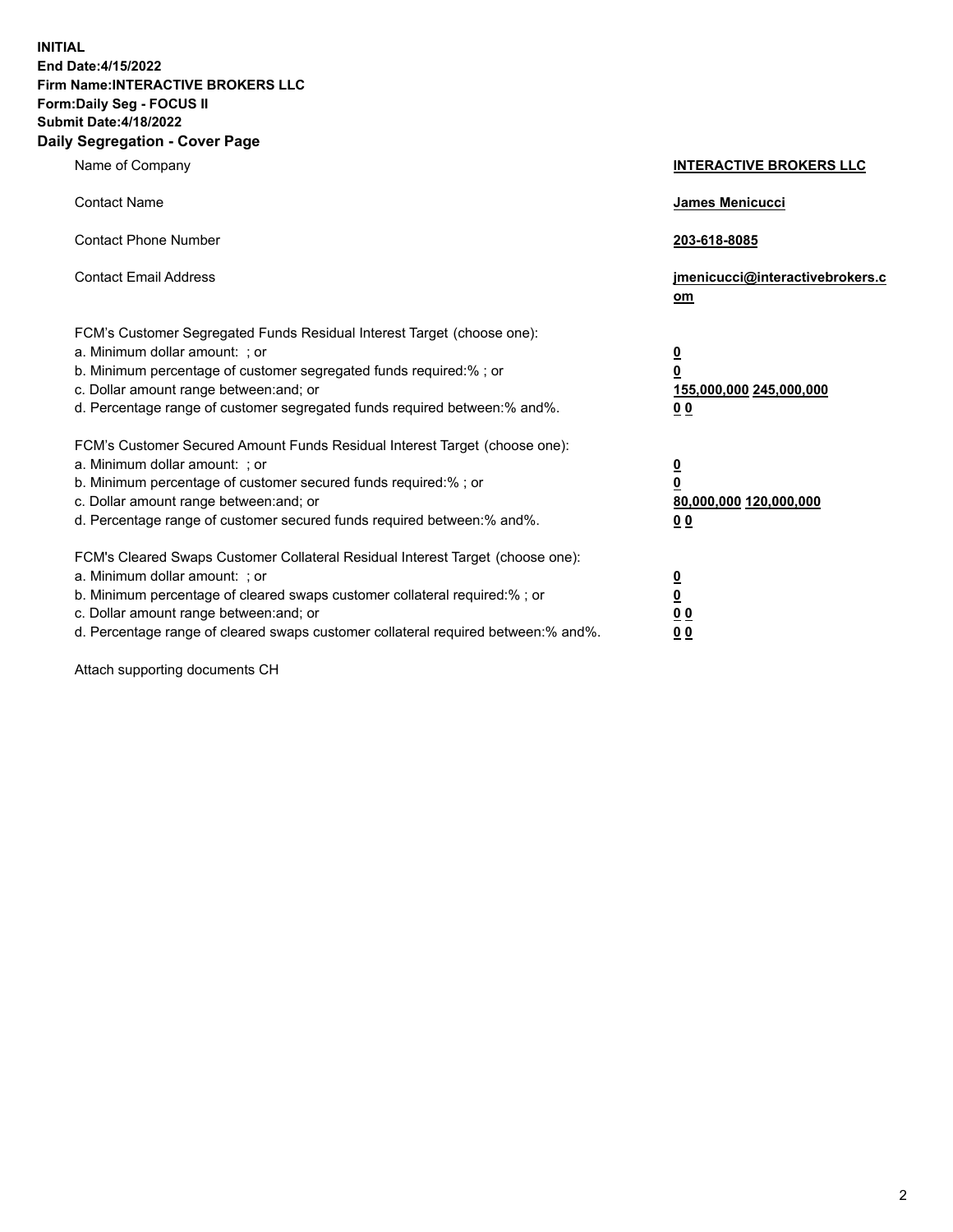**INITIAL End Date:4/15/2022 Firm Name:INTERACTIVE BROKERS LLC Form:Daily Seg - FOCUS II Submit Date:4/18/2022 Daily Segregation - Secured Amounts**

## Foreign Futures and Foreign Options Secured Amounts Amount required to be set aside pursuant to law, rule or regulation of a foreign government or a rule of a self-regulatory organization authorized thereunder **0** [7305] 1. Net ledger balance - Foreign Futures and Foreign Option Trading - All Customers A. Cash **529,116,451** [7315] B. Securities (at market) **0** [7317] 2. Net unrealized profit (loss) in open futures contracts traded on a foreign board of trade **42,038,963** [7325] 3. Exchange traded options a. Market value of open option contracts purchased on a foreign board of trade **98,604** [7335] b. Market value of open contracts granted (sold) on a foreign board of trade **-12,701** [7337] 4. Net equity (deficit) (add lines 1. 2. and 3.) **571,241,317** [7345] 5. Account liquidating to a deficit and account with a debit balances - gross amount **3,268** [7351] Less: amount offset by customer owned securities **0** [7352] **3,268** [7354] 6. Amount required to be set aside as the secured amount - Net Liquidating Equity Method (add lines 4 and 5) **571,244,585** [7355] 7. Greater of amount required to be set aside pursuant to foreign jurisdiction (above) or line 6. **571,244,585** [7360] FUNDS DEPOSITED IN SEPARATE REGULATION 30.7 ACCOUNTS 1. Cash in banks A. Banks located in the United States **25,808,942** [7500] B. Other banks qualified under Regulation 30.7 **0** [7520] **25,808,942** [7530] 2. Securities A. In safekeeping with banks located in the United States **484,874,260** [7540] B. In safekeeping with other banks qualified under Regulation 30.7 **0** [7560] **484,874,260** [7570] 3. Equities with registered futures commission merchants A. Cash **0** [7580] B. Securities **0** [7590] C. Unrealized gain (loss) on open futures contracts **0** [7600] D. Value of long option contracts **0** [7610] E. Value of short option contracts **0** [7615] **0** [7620] 4. Amounts held by clearing organizations of foreign boards of trade A. Cash **0** [7640] B. Securities **0** [7650] C. Amount due to (from) clearing organization - daily variation **0** [7660] D. Value of long option contracts **0** [7670] E. Value of short option contracts **0** [7675] **0** [7680] 5. Amounts held by members of foreign boards of trade A. Cash **182,367,873** [7700] B. Securities **0** [7710] C. Unrealized gain (loss) on open futures contracts **8,967,268** [7720] D. Value of long option contracts **98,604** [7730] E. Value of short option contracts **-12,701** [7735] **191,421,044** [7740] 6. Amounts with other depositories designated by a foreign board of trade **0** [7760] 7. Segregated funds on hand **0** [7765] 8. Total funds in separate section 30.7 accounts **702,104,246** [7770] 9. Excess (deficiency) Set Aside for Secured Amount (subtract line 7 Secured Statement Page 1 from Line 8) **130,859,661** [7380] 10. Management Target Amount for Excess funds in separate section 30.7 accounts **80,000,000** [7780] 11. Excess (deficiency) funds in separate 30.7 accounts over (under) Management Target **50,859,661** [7785]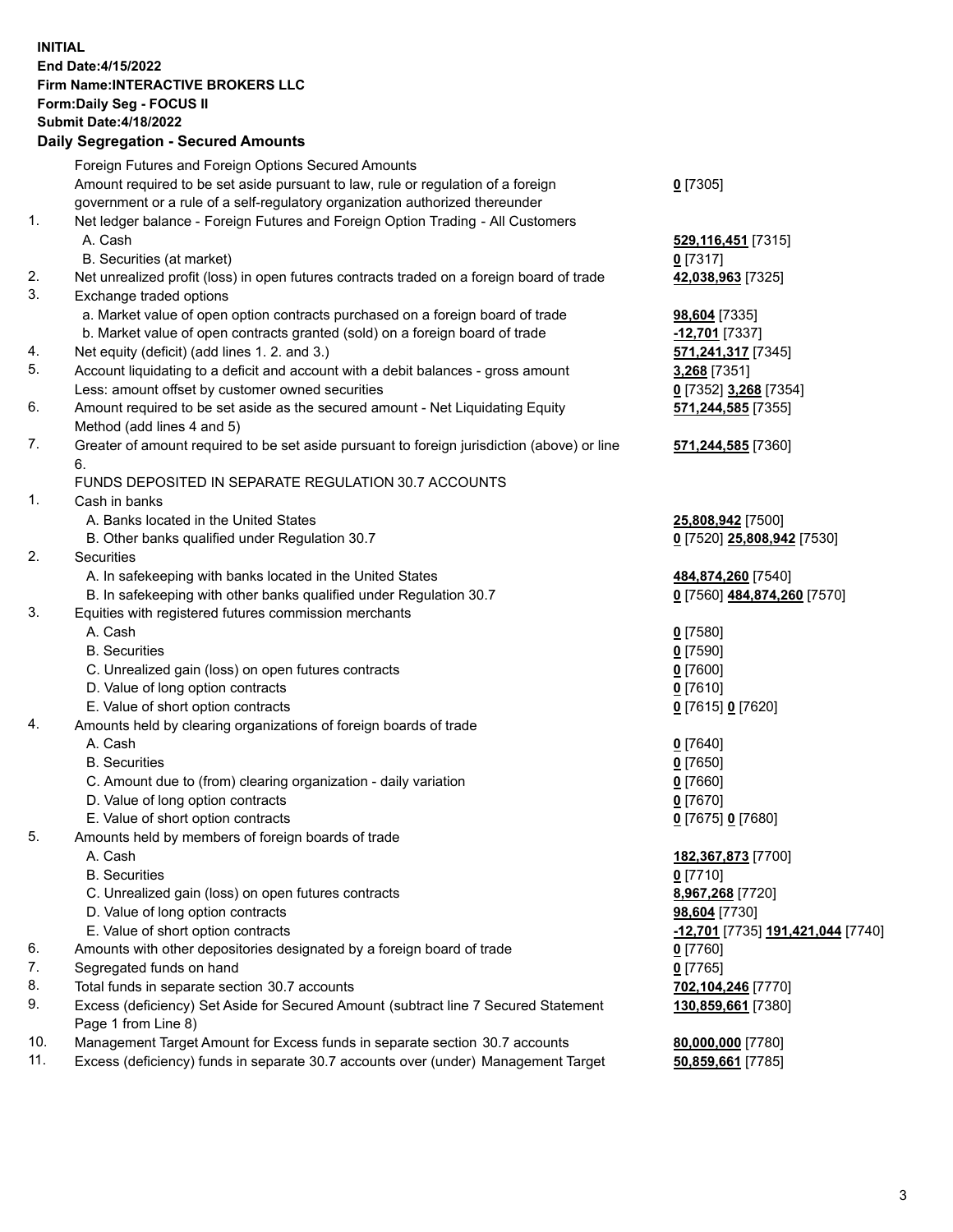**INITIAL End Date:4/15/2022 Firm Name:INTERACTIVE BROKERS LLC Form:Daily Seg - FOCUS II Submit Date:4/18/2022 Daily Segregation - Segregation Statement** SEGREGATION REQUIREMENTS(Section 4d(2) of the CEAct) 1. Net ledger balance A. Cash **7,982,952,539** [7010] B. Securities (at market) **0** [7020] 2. Net unrealized profit (loss) in open futures contracts traded on a contract market **519,891,394** [7030] 3. Exchange traded options A. Add market value of open option contracts purchased on a contract market **954,860,122** [7032] B. Deduct market value of open option contracts granted (sold) on a contract market **-737,385,141** [7033] 4. Net equity (deficit) (add lines 1, 2 and 3) **8,720,318,914** [7040] 5. Accounts liquidating to a deficit and accounts with debit balances - gross amount **1,085,624** [7045] Less: amount offset by customer securities **0** [7047] **1,085,624** [7050] 6. Amount required to be segregated (add lines 4 and 5) **8,721,404,538** [7060] FUNDS IN SEGREGATED ACCOUNTS 7. Deposited in segregated funds bank accounts A. Cash **1,085,640,810** [7070] B. Securities representing investments of customers' funds (at market) **5,228,681,480** [7080] C. Securities held for particular customers or option customers in lieu of cash (at market) **0** [7090] 8. Margins on deposit with derivatives clearing organizations of contract markets A. Cash **825,745,388** [7100] B. Securities representing investments of customers' funds (at market) **1,669,812,382** [7110] C. Securities held for particular customers or option customers in lieu of cash (at market) **0** [7120] 9. Net settlement from (to) derivatives clearing organizations of contract markets **6,415,736** [7130] 10. Exchange traded options A. Value of open long option contracts **954,860,122** [7132] B. Value of open short option contracts **-737,385,141** [7133] 11. Net equities with other FCMs A. Net liquidating equity **0** [7140] B. Securities representing investments of customers' funds (at market) **0** [7160] C. Securities held for particular customers or option customers in lieu of cash (at market) **0** [7170] 12. Segregated funds on hand **0** [7150] 13. Total amount in segregation (add lines 7 through 12) **9,033,770,777** [7180] 14. Excess (deficiency) funds in segregation (subtract line 6 from line 13) **312,366,239** [7190] 15. Management Target Amount for Excess funds in segregation **155,000,000** [7194] 16. Excess (deficiency) funds in segregation over (under) Management Target Amount **157,366,239** [7198]

Excess